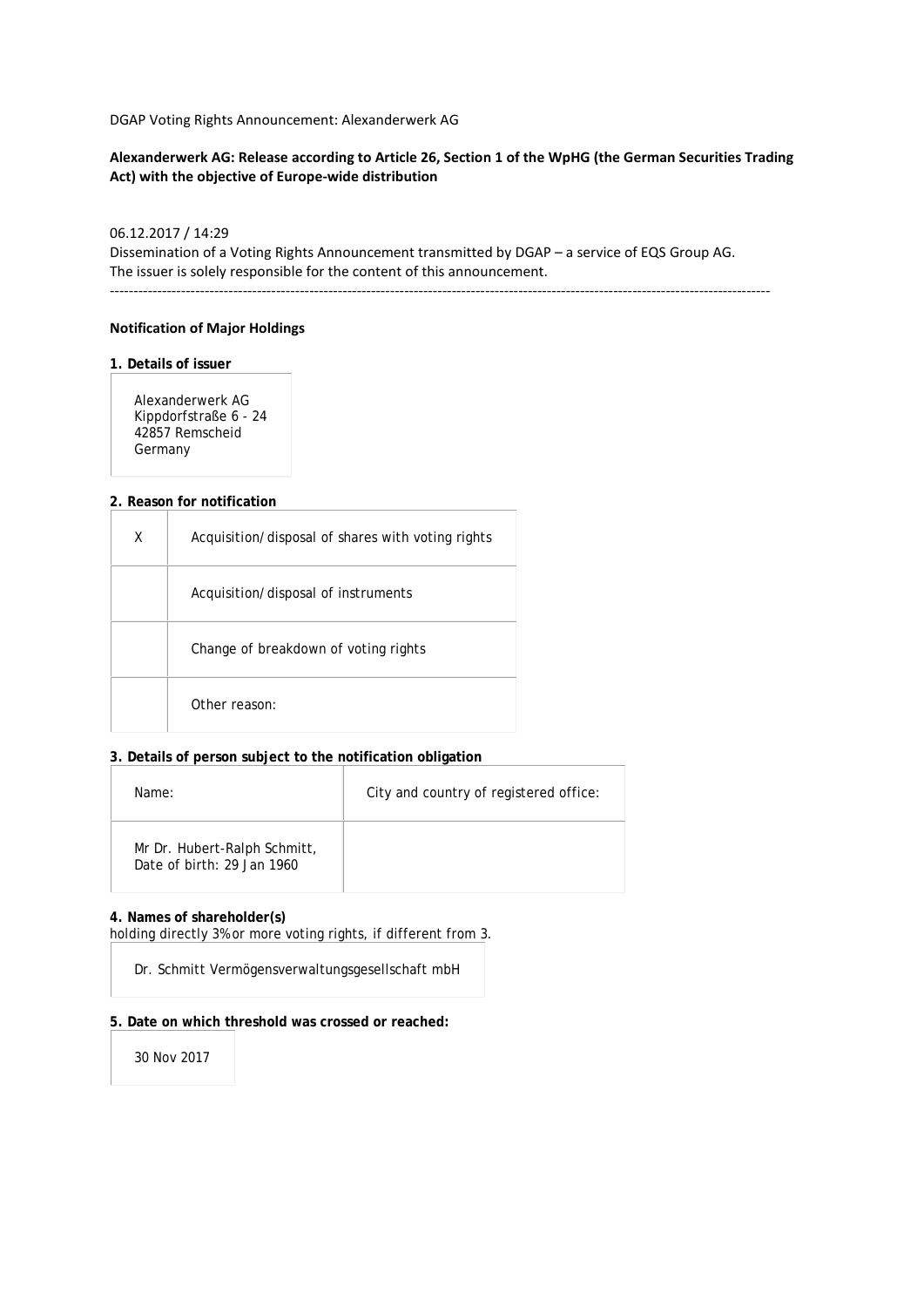# **6. Total positions**

|                          | % of voting<br>rights attached<br>to shares<br>(total of 7.a.) | % of voting rights<br>through instruments<br>(total of $7.b.1 +$<br>7.b.2) | total of<br>both in %<br>$(7.a. +$<br>7.b.) | total number of<br>voting rights of<br>issuer |
|--------------------------|----------------------------------------------------------------|----------------------------------------------------------------------------|---------------------------------------------|-----------------------------------------------|
| Resulting<br>situation   | 15.19%                                                         | $0\%$                                                                      | 15.19 %                                     | 1800000                                       |
| Previous<br>notification | 15.02%                                                         | $0\%$                                                                      | 15.02 %                                     |                                               |

## **7. Notified details of the resulting situation a. Voting rights attached to shares (Sec.s 21, 22 WpHG)**

| <b>ISIN</b>  | absolute                 |                            | in $%$                   |                            |
|--------------|--------------------------|----------------------------|--------------------------|----------------------------|
|              | direct<br>(Sec. 21 WpHG) | indirect<br>(Sec. 22 WpHG) | direct<br>(Sec. 21 WpHG) | indirect<br>(Sec. 22 WpHG) |
| DE0005032007 | 1000                     | 272360                     | 0.06%                    | 15.13 %                    |
| Total        | 273360                   |                            | 15.19 %                  |                            |

# **b.1. Instruments according to Sec. 25 para. 1 No. 1 WpHG**

| Type of<br>instrument | Expiration or<br>maturity date | Exercise or<br>conversion period | Voting rights<br>absolute | Voting<br>rights in % |
|-----------------------|--------------------------------|----------------------------------|---------------------------|-----------------------|
|                       |                                |                                  |                           | %                     |
|                       |                                | Total                            |                           | %                     |

# **b.2. Instruments according to Sec. 25 para. 1 No. 2 WpHG**

| Type of<br>instrument | Expiration or<br>maturity date | Exercise or<br>conversion<br>period | Cash or<br>physical<br>settlement | Voting rights<br>absolute | Voting<br>rights<br>in $%$ |
|-----------------------|--------------------------------|-------------------------------------|-----------------------------------|---------------------------|----------------------------|
|                       |                                |                                     |                                   |                           | %                          |
|                       |                                |                                     | Total                             |                           | %                          |